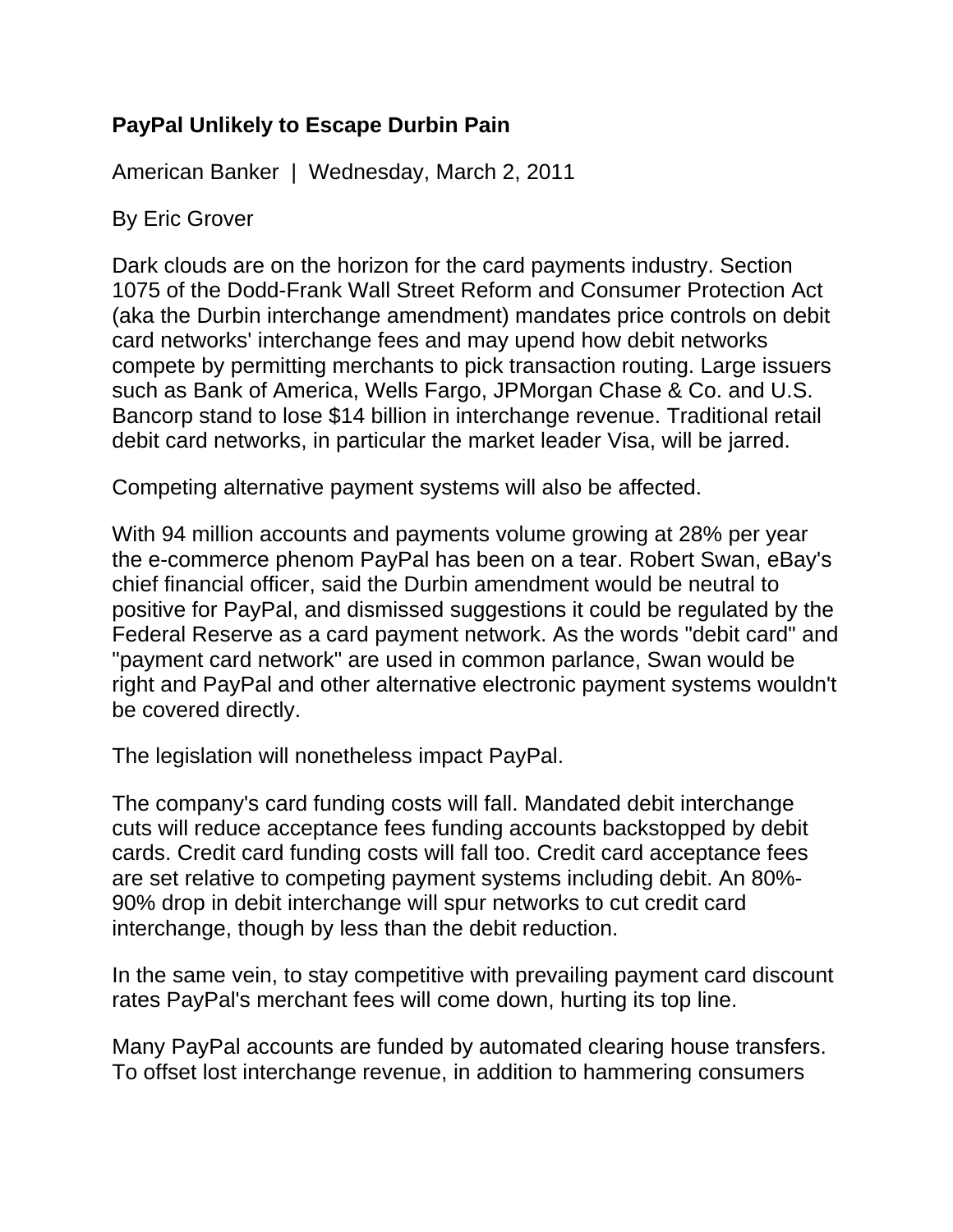with new fees, it's possible retail banks will raise ACH fees, increasing PayPal's ACH funding costs.

But lo on top of this mixture of positive and negative impacts on its business, under the Dodd-Frank Act PayPal is almost certainly a payment card network and therefore directly regulated.

The card is only a form factor holding a payment account key(s).

Debit cards and payment card networks are expansively defined under Dodd-Frank. A PayPal account is "a code or device" issued by PayPal to debit "an asset account" — funds at PayPal or a demand deposit account backstopping a PayPal account, authorized by "other means" — a password rather than a signature or a PIN.

A PayPal account is therefore a debit card for purposes of the Durbin amendment. It is also a card payment network providing "proprietary services, infrastructure and software that route information and data to conduct debit card transactions … authorization, clearing and settlement" directly, and indirectly.

Merchants use PayPal to accept debit card payments. The ban on network exclusivity and new debit routing rules should consequently cover PayPal along with traditional retail card payment networks, and PayPal the issuer and network would have to offer merchants a second alternate network to process PayPal debit transactions.

As a still largely closed network, PayPal acts as issuer, payment card network and acquirer. Some of the fees PayPal charges merchants are de facto interchange fees for PayPal issuance and should therefore be covered by Dodd-Frank's debit interchange price controls. If debit interchange is capped at 7 to 12 cents per transaction, hundreds of millions of dollars of imputed PayPal interchange could be eliminated. To avoid government price controls, PayPal would likely reverse its previous practice and start encouraging users to fund accounts with credit cards rather than DDAs.

PayPal is starting to open up its network, partnering with Bling Nation, First Data's Star, Fidelity National Information Services and others to extend its reach. It may soon have cause to introduce explicit interchange, which for debit transactions would be capped.